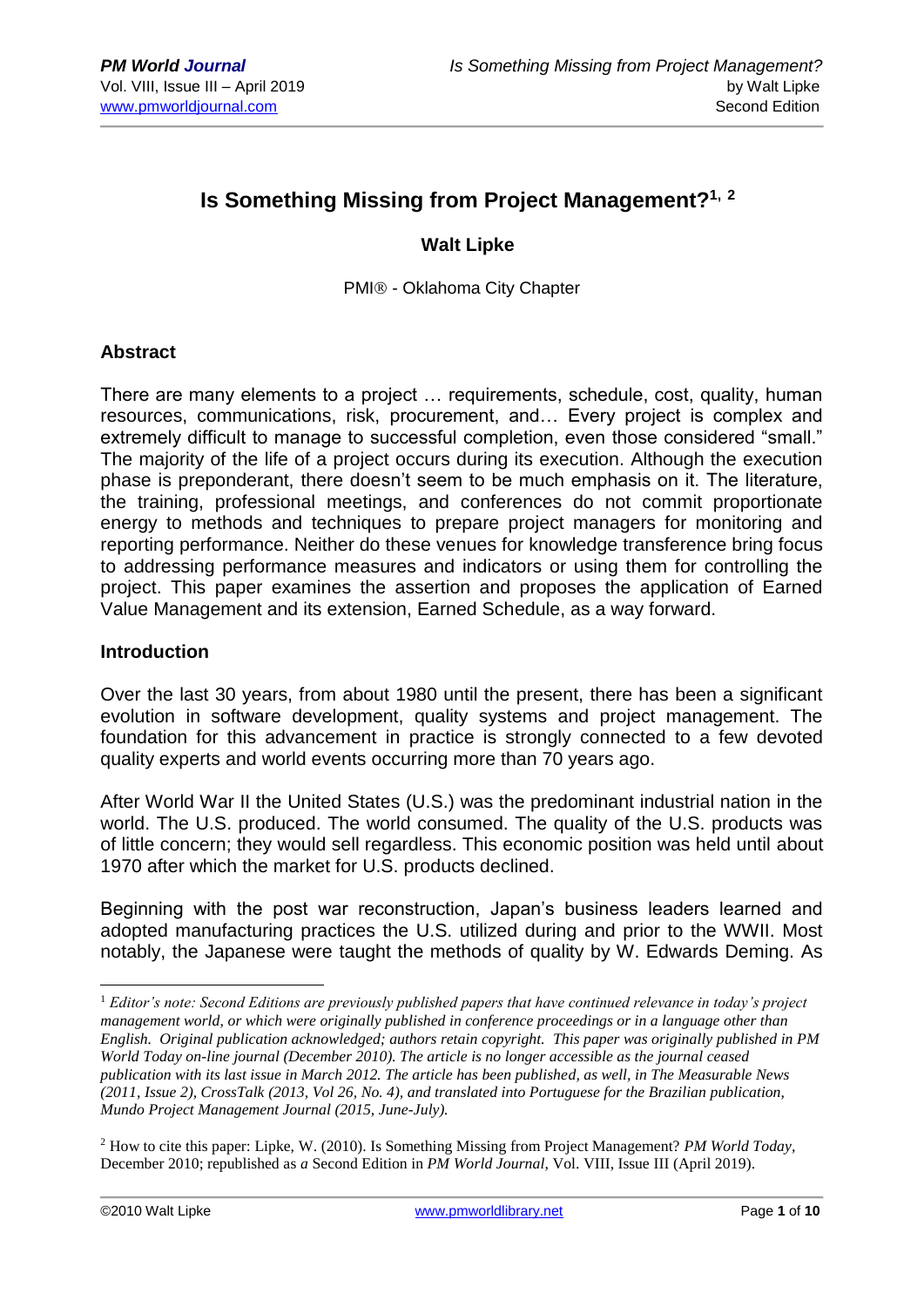Deming had prophesied to Japan's leaders, economic growth came from their dedicated use of the techniques he had learned from Walter Shewhart at Bell laboratories.

During the 1980s Japan's automobile industry began to make noticeable inroads into the U.S. market. Their success was an alarming wake-up to U.S. manufacturers, who recognized that they truly had serious competition. Thus began the quality revolution in the United States.

No longer was quality perceived as an expendable portion of the production process, largely ignored. During this period, Deming videos and seminars were commonplace. Every industry was determined to improve their operation and business practices using the methods and practices of Dr. Deming. With pervasive emphasis, the methods of statistical process control and continuous improvement were taught to managers and workers alike. For those of you who are old enough to have experienced that quality training, I am certain you will recall vividly the "Red Bead" experiment, which opened our eyes and minds to the concept of natural variation. If you have never heard of the experiment, I highly recommend doing a bit of research; it will be well worth your time.

Along with the increased focus on quality came Deming's idea of "profound knowledge." Profound knowledge could never be achieved with "job hopping" managers and employees. Dr. Deming espoused that deep understanding of the company and its products only comes from years of experience and progression within the organization. Deming insisted that quality improvement required having complete understanding of the process by which the products of the business were made. Dr. Deming, in his characteristically blunt style, acerbically denigrating management, most likely would have said it this way, "How can you improve if you don't know what you are doing?"

Other extremely notable influences on the quality revolution in the U.S. came from Joseph Juran and Philip Crosby. Juran focused on the education and training of management and the human relations problem of resistance to change. The "Pareto principle,"<sup>3</sup> was introduced to the vocabulary of quality due to the work of Juran. Philip Crosby's book, *Quality is Free*, made, unequivocally, the business case for quality and the improvements it offered [1]. Succinctly stated, the investment and implementation of a good quality system will pay for itself many times over. Crosby also put forth the Quality Management Maturity Grid, which represents the characteristics of the quality system using five evolutionary stages: (1) uncertainty, (2) awakening, (3) enlightenment, (4) wisdom, and (5) certainty. By utilizing the grid, businesses have a template for understanding and improving their quality system.

# **Quality Culture**

The startling success of Japanese business, coupled to the loss of market share along with project failures in the U.S., created the impetus for dramatic change. The

<sup>&</sup>lt;sup>3</sup> Pareto principle: eighty percent of the problems come from twenty percent of the causes.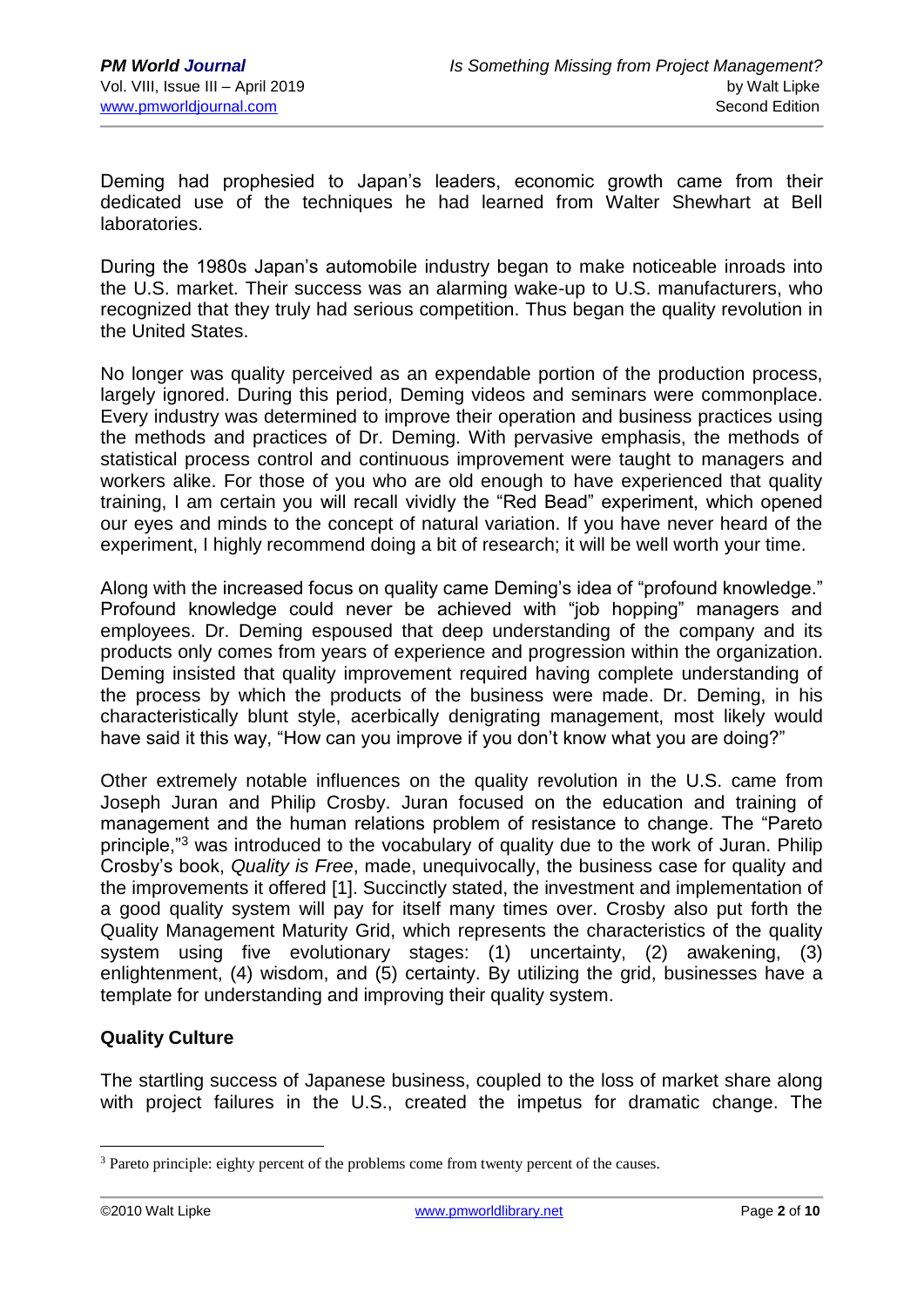terminology describing this abrupt departure from present business practice and culture is "paradigm shift." These words have become commonplace and are integral to the jargon of those involved in process and quality improvement today.

Out of the desperate desire to improve and the recognition of quality as the pathway came the creation of the Software Engineering Institute (SEI) in 1984 and the first *Guide to the Project Management Body of Knowledge* (*PMBOK*) 4 in 1987. To heighten the emphasis for embracing the culture of quality, the U.S. government in 1987 created the national award for performance excellence, the *Malcolm Baldridge*  National Quality Award.<sup>5</sup> The award was intended to incentivize and recognize U.S. business for achieving world-class quality. To receive the award a company must show excellence in seven areas of performance: (1) leadership, (2) strategic planning, (3) customer focus, (4) measurement, analysis, and knowledge management, (5) workforce focus, (6) process management, and (7) demonstrable results.

Possibly the most recognized contribution of the SEI to improving the software development process and product quality was the creation of the Capability Maturity Model (CMM®). Through Watts Humphrey's initial work [2], the CMM® evolved from the adaptation of Crosby's Quality Management Maturity Grid to a staged improvement approach for software development [3]. The CMM® is characterized by five levels of process maturity: (1) initial, (2) managed, (3) defined, (4) quantitatively managed, and (5) optimizing. The CMM® provided software organizations a template for improvement that could be objectively assessed. Evidence supports the assertion that software projects performed by organizations attaining maturity levels 4 and 5 are significantly more likely to deliver products that satisfy the requirements of the customer [4]. Although the SEI focused its efforts toward military software, primarily U.S. Air Force systems, the CMM $\mathbb{B}^6$  came to be used extensively by commercial software companies, as well.

The *PMBOK*, now in its fourth edition, is the recognized embodiment of the knowledge and practice of project management [5]. Professional project management is presented as activities for nine knowledge areas<sup>7</sup> occurring over the five life-phases<sup>8</sup> of the project process. The quality improvement view of the Project Management Institute (PMI<sup>®</sup>) is that by standardizing the methods in the *PMBOK*<sup>®</sup> and certifying managers through the Project Management Professional (PMP) examination, improvement in project results can be expected. That is, by increasing the number of project managers knowledgeable of the best practices, a growing percentage of projects should complete with good quality, on time and within budget.

<sup>&</sup>lt;sup>4</sup> For brevity, *PMBOK ® Guide* is shortened to *PMBOK* ® hereafter.

<sup>5</sup> The Malcolm Baldridge Award has its basis in the The Malcolm Baldridge National Quality Improvement Act of 1987.

 $6$  Although the CMM $<sub>®</sub>$  has evolved to the CMMI, only the former is referenced for the purpose of this paper.</sub>

<sup>7</sup> Knowledge areas: integration, scope, time, cost, quality, human resource, risk, procurement

<sup>8</sup> Project phases: initiation, planning, executing, monitoring & controlling, closing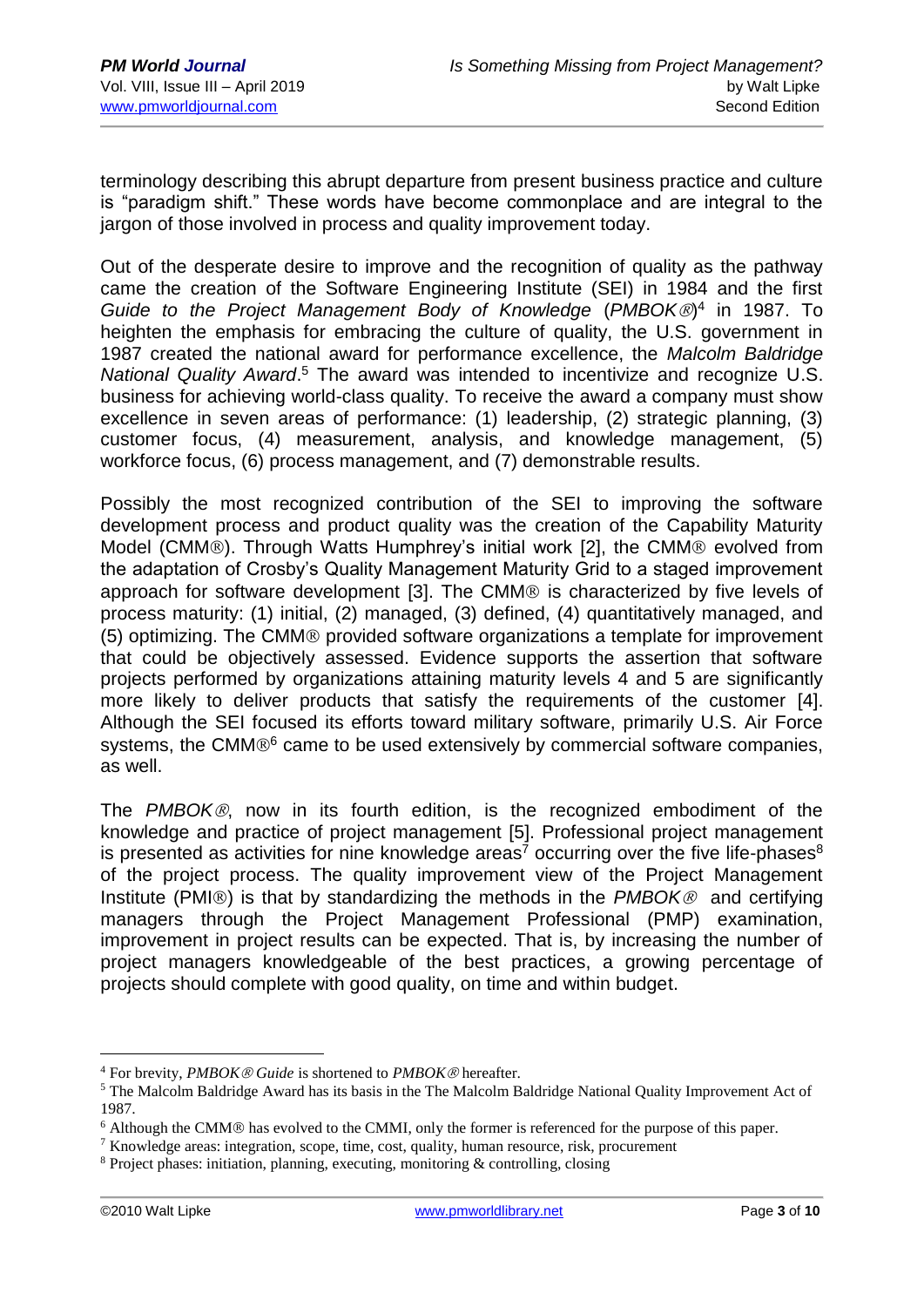Both the SEI and PMI<sup>®</sup> have the same objective of institutionalizing quality in organization, process, and product. However, in comparing the two approaches it is observed that an organization utilizing the PMI® method would likely be rated, at best, as maturity level 3 (defined) of the five levels defined for the CMM®. The CMM® makes a distinction between desirable characteristics for projects and organizations, whereas it is not so clear in the PMBOK<sup>®</sup>. Depending upon how organizations approach using the *PMBOK®*, there may not be company policy for managing its projects. If management methodology is inconsistent and not tailored to the application from the standard for the organization, the best the company could be rated is CMM® level 2 (managed).

The more significant difference is the aspiration for each of the two approaches. The CMM<sup>®</sup> seeks continuous improvement, whereas the *PMBOK*<sup>®</sup> with the PMP certification is limited to the improvement offered by standardization. The CMM approach at level 4 seeks evidence of management's use of data for project control and process improvement. Also, this maturity level requires a quality system that prevents defects from propagating through the process. At level 5, the application of Statistical Process Control (SPC) is utilized to understand process changes intended to reduce the natural variation in the organization's processes [6]. Achievement of levels 4 and 5 leads to the application and the long-term benefits of knowledge management.<sup>9</sup>

The *PMBOK* mentions the use of data and measures for performance reports and has a brief discussion of Earned Value Management (EVM) as a method for project control.<sup>10</sup> Furthermore, the *PMBOK* alludes to having and using project performance data and quality measures, but there is little verbiage compelling a project manager or his/her organization to be data driven.<sup>11</sup> Without performance measures and indicators, management decisions come solely from experience and intuition. Doesn't it make sense for managers to be as well informed as possible concerning their project's performance? And doesn't it also seem reasonable that better informed decisions increase the probability of a successful project outcome?

Similarly, making systemic improvement has little basis when measures and indicators are not ingrained in the organizational culture. How is it known an improvement is needed? And, after a change is introduced, how can management know if improvement is achieved when there is no or scanty evidence of how the present process performs or the quality of its products? Likewise, when measurement and analysis is not common practice, there is low need for the application of knowledge management for improving project planning and understanding long term process improvement and performance drift.

<sup>9</sup> Knowledge management is the deliberate effort of an enterprise to gather, organize, refine, and disseminate knowledge, tacit and explicit, concerning its practices, processes and products for the purposes of retention and transference.

<sup>10</sup> Reference PMBOK 7.3.2 (Control Costs: Tools and Techniques)

<sup>&</sup>lt;sup>11</sup> Reference PMBOK 4.4.1.2 (Performance Reports), 10.5.3 (Report Performance: Outputs)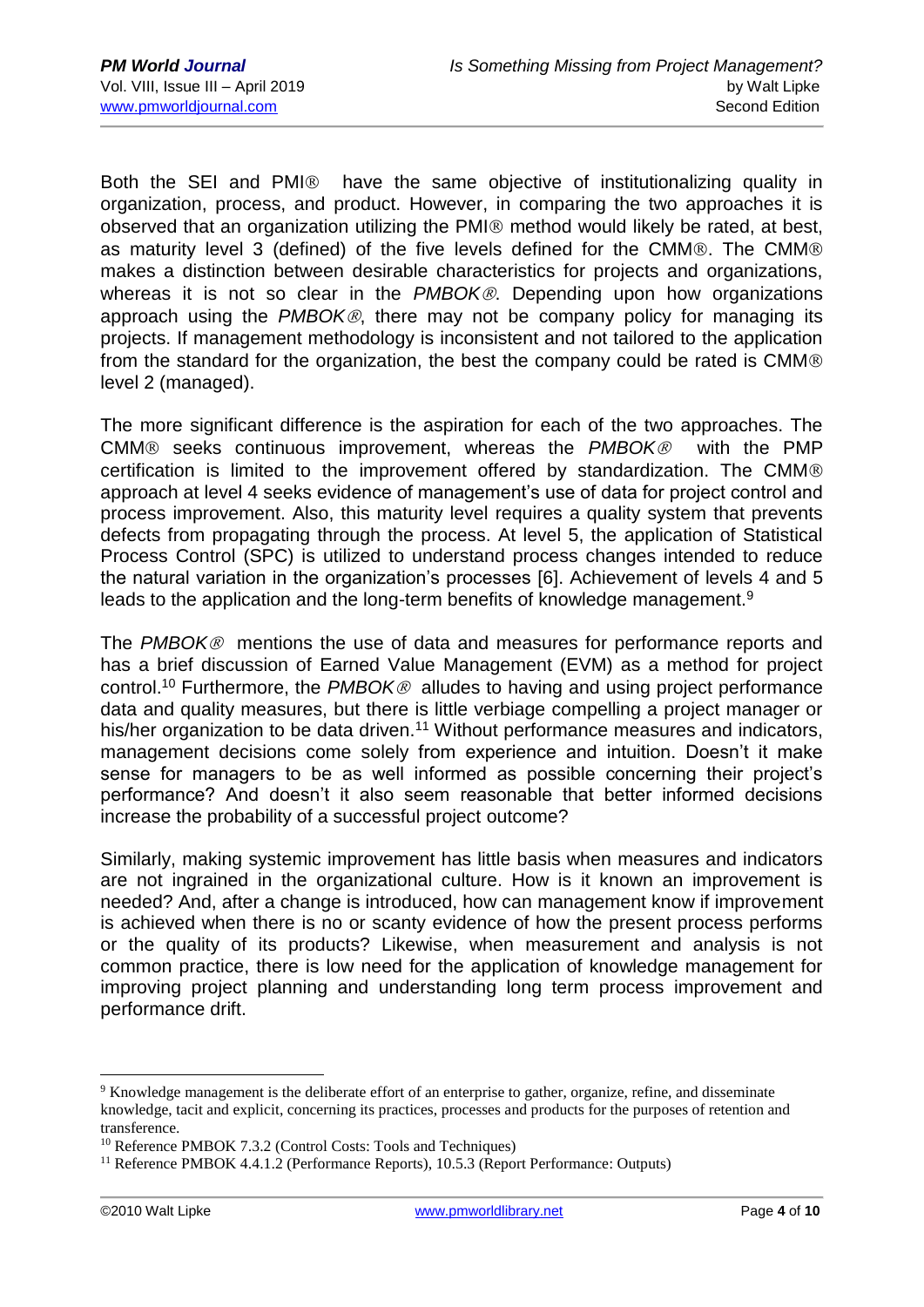## **Improving the Practice**

The message to this point should be obvious: the *PMBOK* establishes a standard for good practice but does not promote a culture of continuous improvement. Unlike the CMM®, there is no assessment to see if the best practices of the *PMBOK®* are implemented and performed well. Without having an understanding of whether or not best practices are used, how can success or failure of a project be evaluated? How can the organization improve its methods and policy, thereby providing an environment where projects are delivered successfully, waste is reduced, and business flourishes?

The methodology intended to fill this void is the *Organizational Project Management Maturity Model*, more commonly termed "*OPM3*." The project management model for improvement was issued initially in October 2003 and was later updated in December 2008 to align with the fourth edition of the *PMBOK*. *OPM3* is a best practice standard for assessing and developing project management capability. It is an approach for understanding project management behavior and bringing focus to areas of performance needing improvement.

*OPM3* is meant to serve the field of project management in a similar manner to the CMM<sup>®</sup> for software process improvement. The improvement stages ascribed to *OPM3* are (1) Standardize, (2) Measure, (3) Control, and (4) Continuously Improve. The process characterization for each of these four stages is very much the same as those for the software model. Initially, the organizational processes are standardized. Once standardization is in place, measurement of the process can proceed. Having measures in place, controlling and subsequently improving the process become possible.

The *OPM3* project domain framework identifies nine process areas that show correspondence between *PMBOK* processes and *OPM3* best practices [7]. Of the forty four *PMBOK<sup>®</sup>* processes within the nine areas, only four directly relate to project execution: schedule control, cost control, quality control, and risk monitoring and control.

From the viewpoint that execution utilizes the most project resources over the longest phase of the project, it would seem appropriate that the methods and tools for these important control processes would be discussed in detail. Although Measure is an important stage in the *OPM3* approach to improvement, there is minimal guidance for what constitutes its successful achievement. *OPM3* does describe the characteristics of measures, but to progress and advance to the Control and Continuously Improve stages something more specific would be helpful.

#### **The Way Forward**

To emphasize the importance of measures, the quotations of Lord Kelvin are often used. One especially makes the point: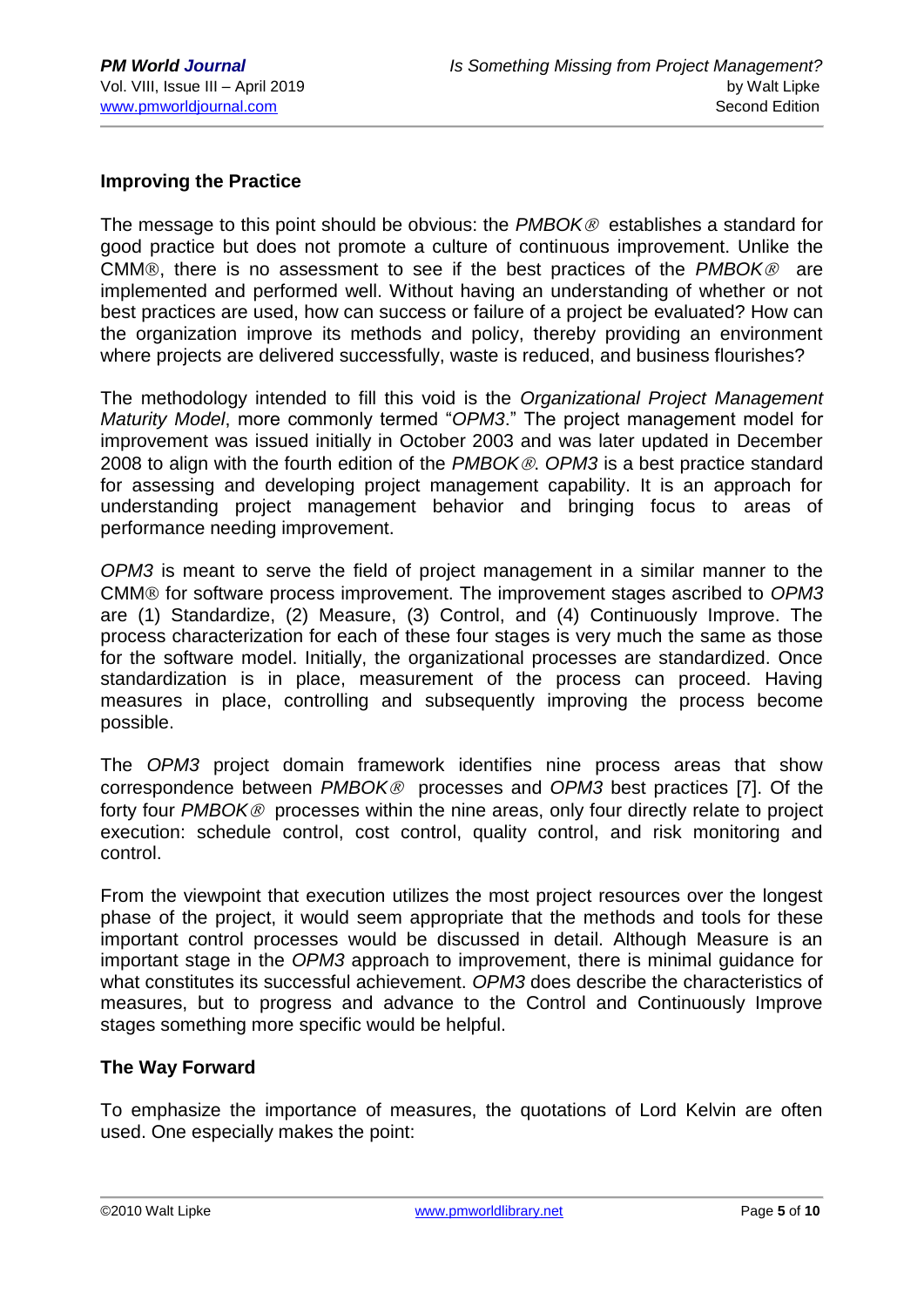*"In physical science the first essential step in the direction of learning any subject is to find principles of numerical reckoning and practicable methods for measuring some quality connected with it. I often say that when you can measure what you are speaking about, and express it in numbers, you know something about it; but when you cannot measure it, when you cannot express it in numbers, your knowledge is of a meager and unsatisfactory kind; it may be the beginning of knowledge, but you have scarcely in your thoughts advanced to the state of* Science*, whatever the matter may be."* [8]

Although Lord Kelvin is addressing his comments toward the hard sciences, such as physics and chemistry, his point is equally applicable to project management. When a project manager does not have objective measures of performance for cost and schedule, he/she cannot react intelligently and, consequently, has little chance of guiding the project to successful completion. Under these circumstances, the manager has only his/her personal knowledge and intuition as a basis for action.

As discussed earlier, EVM is mentioned only briefly in the *PMBOK®* as a "Tool and Technique" for controlling cost and schedule performance. Furthermore, *OPM3* identifies the performance measures and indicators from EVM as merely an approach to be considered for satisfying the Measure stage of project management improvement. Unquestionably, the power and usefulness of the earned value methodology has not been exploited to the degree it should be. Therefore, it becomes arguable that the lack of emphasis from these two principal documents, regarding EVM, has slowed the advancement of the project management profession to the "state of Science."

When the performance of a project is known in qualitative terms, we can say we know something about it. However, in general, the qualitative description is not enough information for analysis and management action. Only when performance is described by objective measures can project managers truly gain deeper understanding and formulate reasoned tactics for improving the opportunity for success.

EVM is more than 40 years old; a well-defined project management methodology, which has the capability to provide the quantitative measures to advance project management to the level of science. It is supported by standards [9,10], textbooks<sup>12</sup>, an improvement model [11], training<sup>13</sup>, certifications for both individuals<sup>14</sup>, as well as organizations<sup>15</sup>, and automation applications are readily available from several vendors<sup>16</sup>. As all of the footnotes associated with the previous sentence attest, EVM is

<u>.</u>

<sup>12</sup> Several text books are available. One I highly recommend is *Project Management Using Earned Value*, Humphreys & Associates, Inc., Orange, CA 2002.

<sup>&</sup>lt;sup>13</sup> Very good training is readily available. The following sources are well respected: Humphreys & Associates, Performance Management Associates, and Management Technologies. A good analysis course is available from Project Management Training Institute.

 $14$  For individuals, the certification process to obtain the credential of Earned Value Professional<sup>™</sup> is administered by the Association for the Advancement of Cost Engineering International.

<sup>&</sup>lt;sup>15</sup> For organizations, The Defense Contracts Management Agency certifies compliance to the requirements of the ANSI/EIA 748-B standard.

<sup>&</sup>lt;sup>16</sup> A few sources for EVM tools are: Deltek, Dekker, Primavera, Artemis, ProTrack, ProjectFlightDeck, EVEngine, and Microsoft Project.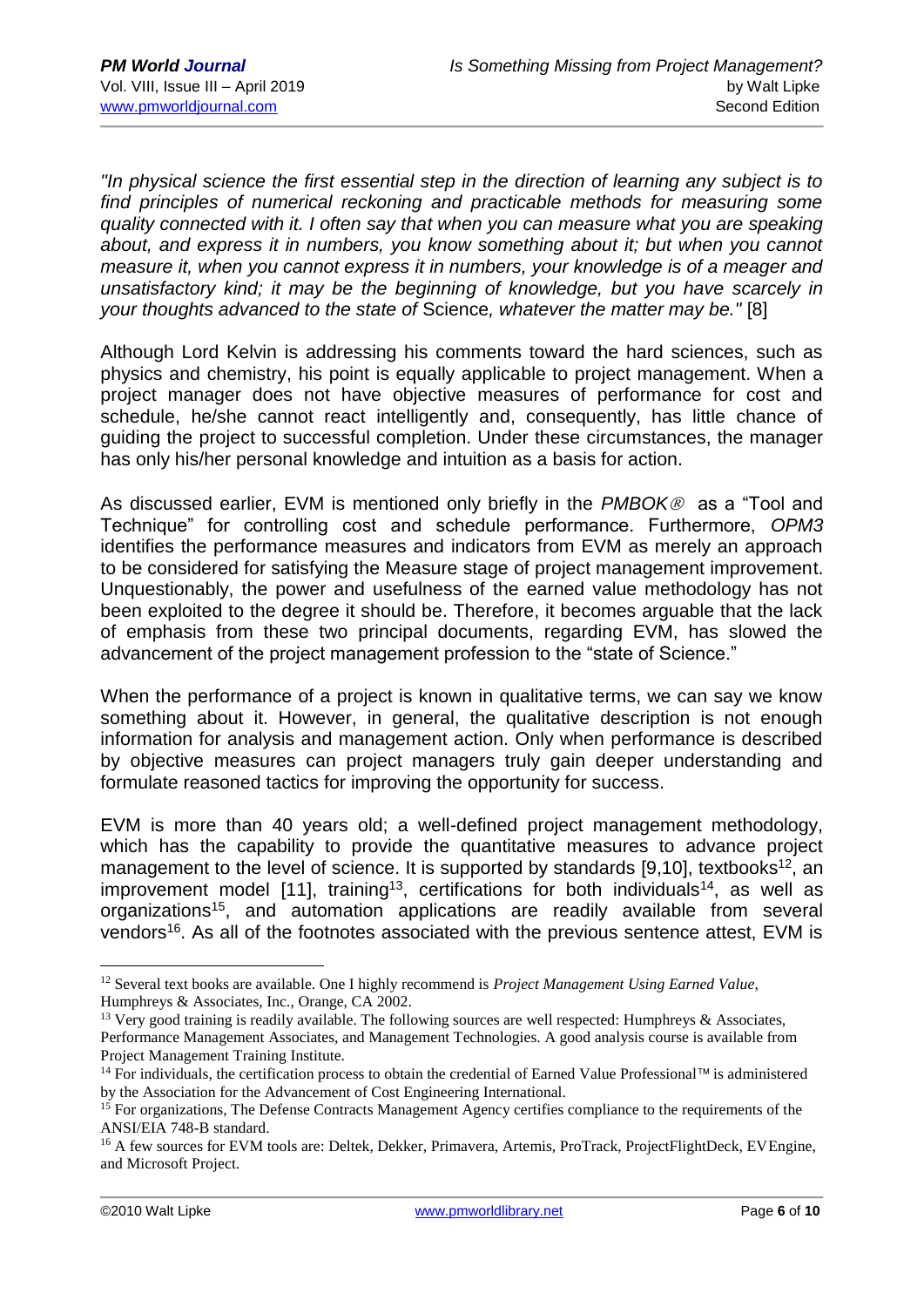a well-developed technology with considerable infrastructure. EVM, in fact, is approximately twenty years older than the *PMBOK®* and possibly more mature in its application.

The known capability and availability of the management method lead us to the question, "Why isn't the use of EVM more prevalent?" The reasons cannot be stated with certainty, but the following is offered as a rational summation for consideration. In its beginnings, EVM was imposed on defense contractors performing development of major weapon systems. In the late 1960s and throughout the 1970s, the creation of custom EVM systems for each application was not a simple matter. The computing capability to connect time accounting, the project schedule, earned value (work accomplished), and actual costs was expensive to develop. EVM was in its infancy, as was the necessary computing technology to make its use practicable. The early EVM systems were very likely cumbersome to use and not that accurate either. All of these things created the prevailing reputation that EVM is terribly complex, difficult to do, overly burdensome to employees and managers, and expensive to create and implement. When this is the perception, the likelihood of employing EVM is very low. It is contended that this attitude persists and is prevalent within the project management community today.

This negative reputation for EVM, however, is not the present circumstance, at all. As expressed earlier, there is considerable support available. EVM can be implemented and applied without undue difficulty. Possibly the most troublesome hurdle to implementation is the reporting of earned value; i.e., assessment of project accomplishment. Disciplined reporting is a difficult transition to make for most, people and organizations, as well. However, once reporting becomes a commonplace expectation, an environment of transparency and accountability is created for everyone involved. Both characteristics are most assuredly desirable outcomes. Certainly there are more implementation hurdles, but generally, these pertain to the need or desire for having a sophisticated, or even a certified EVM system.

Of significant importance is the realization that the elements prescribed by the *PMBOK<sup>®</sup>* to prepare the project for execution are the necessary ingredients for applying EVM; i.e., Work Breakdown Structure, estimates of task cost and duration, task sequencing, and creation of the schedule. The additional step of aggregating the information into the Performance Measurement Baseline (PMB)<sup>17</sup> creates the necessary reference for EVM performance analysis. The key point from this discussion is that, when the accepted project management guidance is utilized, taking the next step to employ EVM is not an overwhelming undertaking. Conversely, when employing EVM is the organization's standard method of project control and reporting, it encourages and re-enforces *PMBOK®* guidance and *OPM3* best practice. Also, once implemented, EVM greatly facilitates improvement to project management practice, and thereby promotes achievement of the higher levels of *OPM3*: Measure, Control, and Continuous Improvement.

 $17$  The PMB is the time phased budget plan used as the reference for project performance analysis.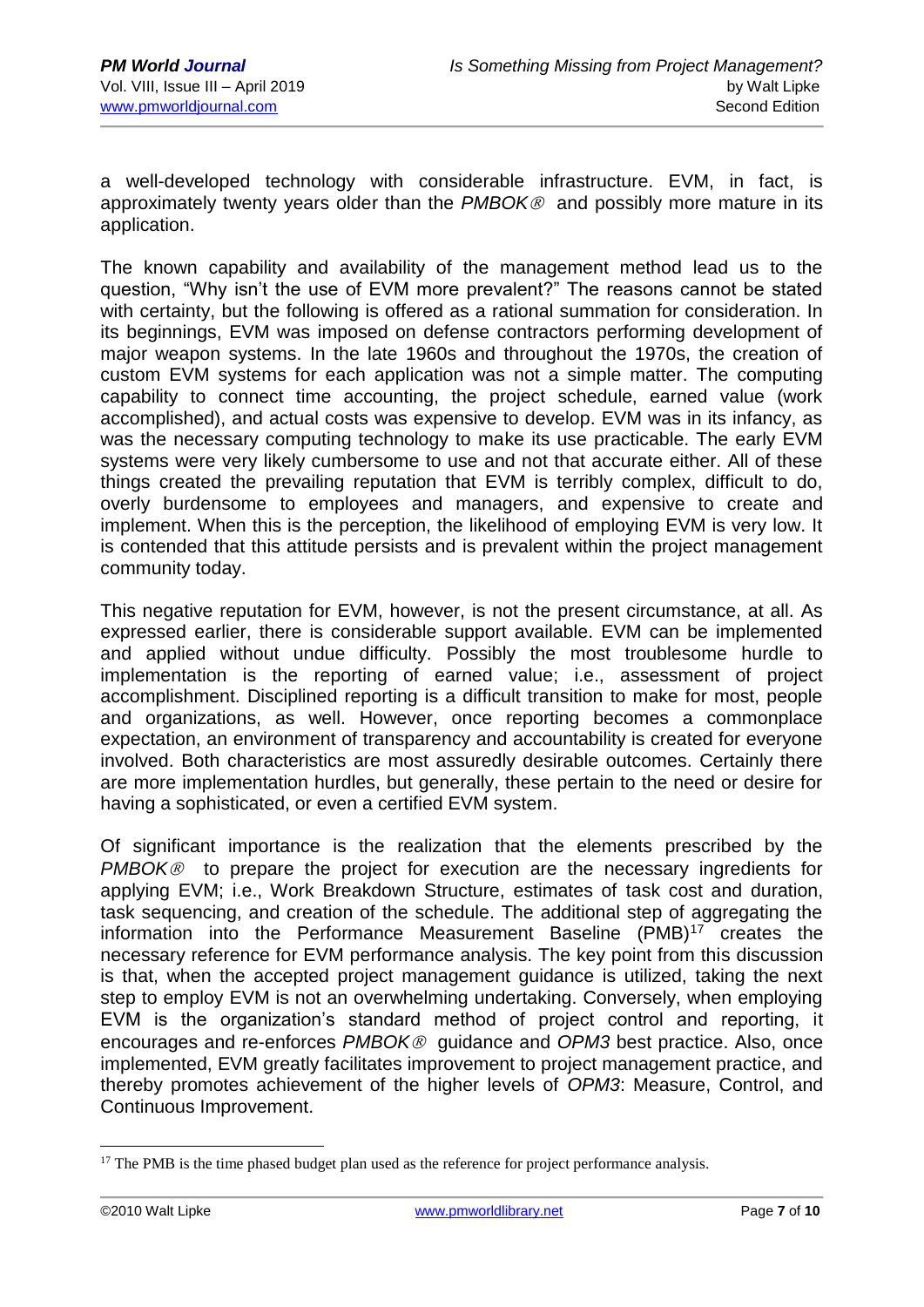EVM has a primary focus on the cost aspect of projects but does have indicators for assessing schedule performance. However, these schedule indicators are limited in usefulness due to their flawed behavior for late performing projects. To overcome this deficiency, Earned Schedule (ES) was created in 2003 [12]. ES extends EVM and provides reliable analysis of the schedule performance [13].

Together, EVM and ES provide incredible capability for measuring and analyzing project performance. With the employment of EVM project managers can assess present cost performance status, forecast final cost, and determine performance necessary to meet the cost objective. In an analogous manner, the application of ES provides the ability to perform schedule analysis; i.e., report status, forecast completion, and determine the future performance required to achieve the desired completion date. Additionally, ES introduces a new concept, schedule adherence. The measure of schedule adherence increases understanding of how the project is being performed. The concept yields the ability to analyze critical path performance, identify constraints, impediments, and potential areas of rework. Furthermore, when project performance is poor, ES used with EVM gives project managers the ability to develop tactics for recovery. It should be clear from this discussion that the numerical methods inherent with EVM and ES provide the ingredients to propel project management to the "state of Science."

Beyond the application to monitoring and controlling the project in its execution phase, the numerical data contribute to creating a project archive. The execution history, aggregated with other project documents, form a complete project record. The assembly of formalized project records further promotes making the data useful for the planning of new projects and for analysis of improvement initiatives. As a natural consequence, without emphasis, the organization will gravitate to the employment of knowledge management.

Through the use of EVM with ES, the argument is made that project performance will improve as well as the organizational practice. The numerical evidence of performance with the accompanying analysis capability, as a result of their application, provides primary input to the achievement of the higher levels of *OPM3*. Performance measures are available for stage 2 (Measure). Analysis of the measures and derived indicators yield methods of project control necessary to achieve stage 3 (Control), and the application of knowledge management facilitates the accomplishment of stage 4, Continuous Improvement.

A quantum advance for project management is readily available through the implementation of EVM and its ES extension.

# **Summary**

Quality in the 1980s became the driving force for product and process improvement. The approach for achieving quality is derived from the initial work of Walter Shewhart,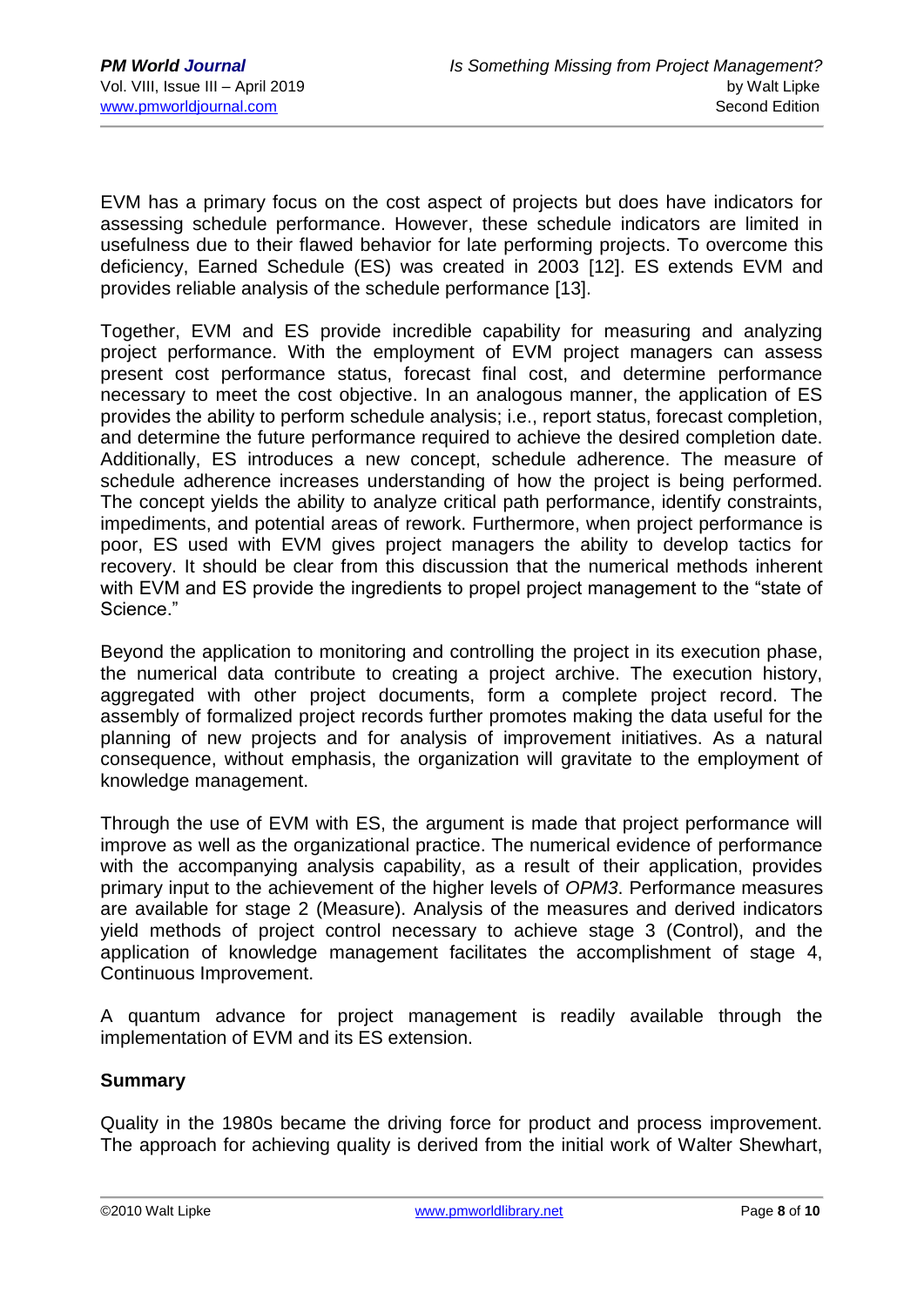with subsequent evolutions contributed by Deming, Juran, and Crosby. Building on the significant work of these men, Humphrey and the SEI formalized the quality system for organizational application to software development. Subsequently, PMI adapted the ideas and concepts from the SEI to project management.

The embodiment of quality for project management is the collection of best practices included in the *PMBOK*, while the methodology for improvement of the practice is contained in *OPM3*. The observation is made that EVM and ES are not sufficiently emphasized by the two PMI documents. Implementing EVM and ES is encouraged and shown to reinforce good practice and support quality. The stated expectation from the application of EVM along with ES is improvement in project performance, while advancing and maturing organizational behavior. The proposition is made that the application of the system of measures and analysis methods from EVM and ES advances project management to the "state of Science." And ultimately, achieving this state leads to knowledge management and continuous improvement.

## **References**

- 1. Crosby, Philip B. *Quality is Free*, Penguin Books, New York 1979
- 2. Humphrey, Watts S. *Managing the Software Process*, Addison-Wesley, New York 1989
- 3. Paulk, Mark C., Weber, Curtis, Chrissis. *The Capability Maturity Model: Guidelines for Improving the Software Process*, Addison-Wesley, Boston 1995
- 4. Goldenson, Dennis R., Gibson, Ferguson. "Evidence About the Benefits of CMMI," SEPG 2004 [\(http://www.sei.cmu.edu/library/assets/evidence.pdf\)](http://www.sei.cmu.edu/library/assets/evidence.pdf)
- 5. ANSI/PMI 99-001-2008, *A Guide to the Project Management Body of Knowledge*, PMI, Newtown Square, PA 2008
- 6. Pitt, Hy. *SPC for the Rest of Us*, Addison-Wesley, Reading, MA 1994
- 7. Northrop, J. Alan. *Every Organization Can Implement OPM3*, Triple Constraint Inc., Marion, IA 2007
- 8. Lord Kelvin quote is from [http://zapatopi.net/kelvin/quotes/,](http://zapatopi.net/kelvin/quotes/) October 2010
- 9. *Earned Value Management Systems*, ANSI/EIA 748-B, Arlington, VA June 2007
- 10.*Practice Standard for Earned Value Management*, PMI, Newtown Square, PA 2005
- 11.Stratton, Ray W. *The Earned Value Management Maturity Model*, Management Concepts, Vienna, VA 2006
- 12.Lipke, Walt. "Schedule Is Different," *The Measurable News,* March 2003, 10-15
- 13.Lipke, Walter H. *Earned Schedule*, Lulu Publishing, Raleigh, NC 2009